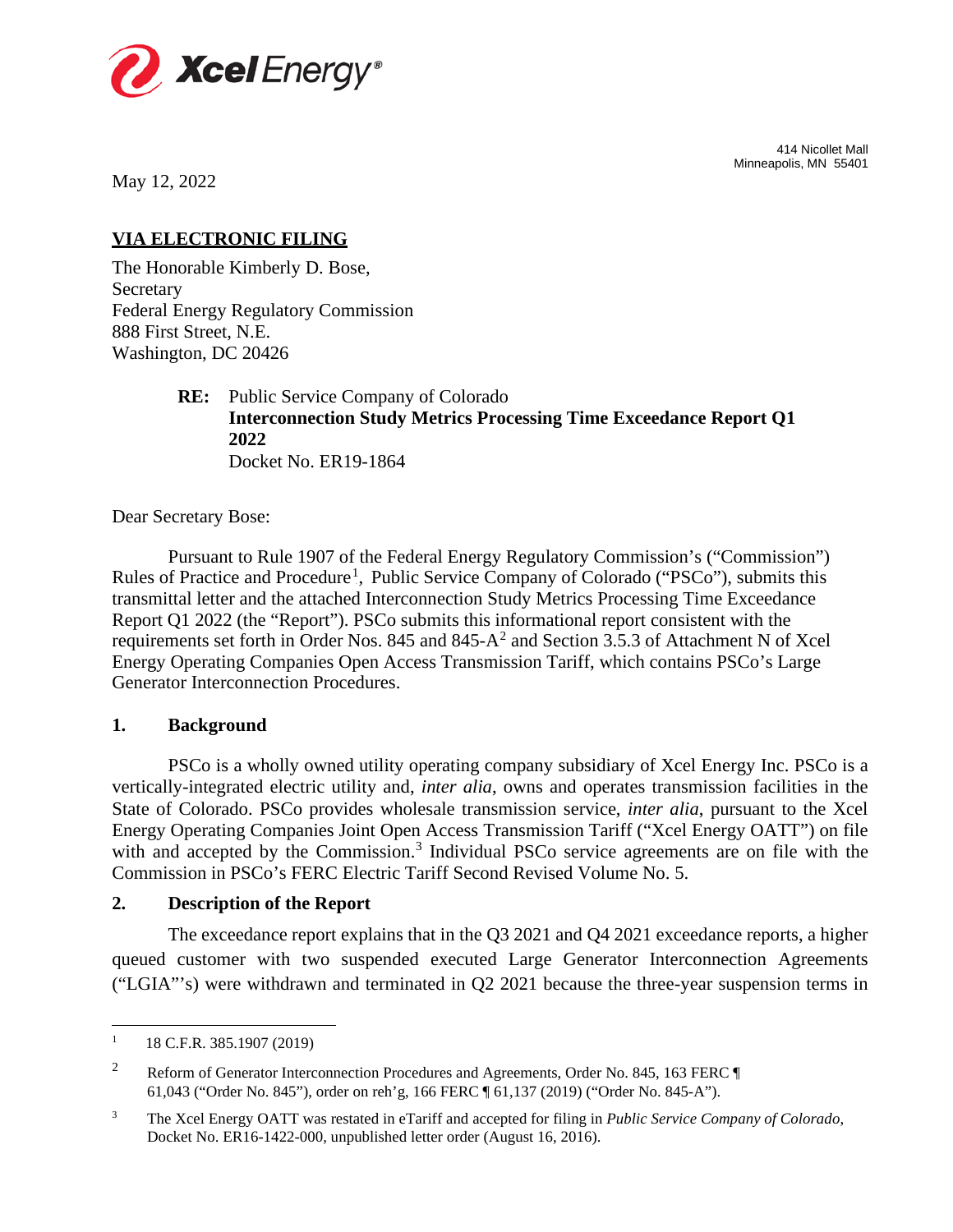The Honorable Kimberly D. Bose May 12, 2022 Page 2 of 6

the LGIAs elapsed. These withdrawals had an impact on the ongoing Spring 2020 Phase 2 Definitive Interconnection System Impact Study and the study analysis needed to be redone. Attachment N Section 7.6 states that the Transmission Provider is allowed an additional 150 Calendar Days from the withdrawal notification to complete the restudy, but because of the restudy, the total time elapsed for the Spring 2020 Phase 2 Definitive Interconnection System Impact Study exceeded 150 days. PSCo completed the Phase 2 study report on August 19, 2021, which is a total of 275 total days from the initial Spring 2020 Phase 2 Definitive Interconnection System Impact Study start date.

PSCo continued to work through complexities for the Spring 2020 Interconnection Facilities Study reports in order to ensure the reports contained complete and accurate information. This was the first set of reports completed under the DISIS process and additional time was required to develop the Cluster Facilities Study Reports, which detailed the Network Upgrades that are allocated to multiple Interconnection Requests in addition to the Individual Interconnection Facilities Study reports. The Spring 2020 Interconnection Facilities Study reports were delayed and the total time exceeded the 90 calendar day study timeframe. The draft Interconnection Facilities Study reports were issued on March 31, 2022, which is a total of 157 total days from the initial Spring 2020 Interconnection Facilities Study start date.

PSCo continued to work through complexities for the Fall 2020 Interconnection Facilities Study reports. This cluster experienced similar issues to the Spring 2020 cluster including the complexity of developing Cluster Interconnection Facilities Study reports while simultaneously developing Individual Interconnection Facilities Study reports for each Interconnection Request. Because of the restudy that was caused by the withdrawal of a higher queued request, the seven (7) Spring 2020 and five (5) Fall 2020 Interconnection Facilities Study reports were all due approximately at the same time. The Fall 2020 Interconnection Facilities Study reports were delayed and the total time exceeded the 90 calendar day study timeframe. The draft Interconnection Facilities Study reports were issued April 8, 2022, which is a total of 163 total days from the initial Fall 2020 Interconnection Facilities Study start date.

# **3. Communications and Correspondence**

Communications and correspondence with respect to this filing should be directed to each of the following:[4](#page-1-0)

<span id="page-1-0"></span><sup>&</sup>lt;sup>4</sup> XES requests waiver of Section  $385.203(b)(3)$  of the Commission's regulations to permit the designation of more than two persons upon whom service is to be made in this proceeding. 18 C.F.R. § 385.203(b)(3) (2018).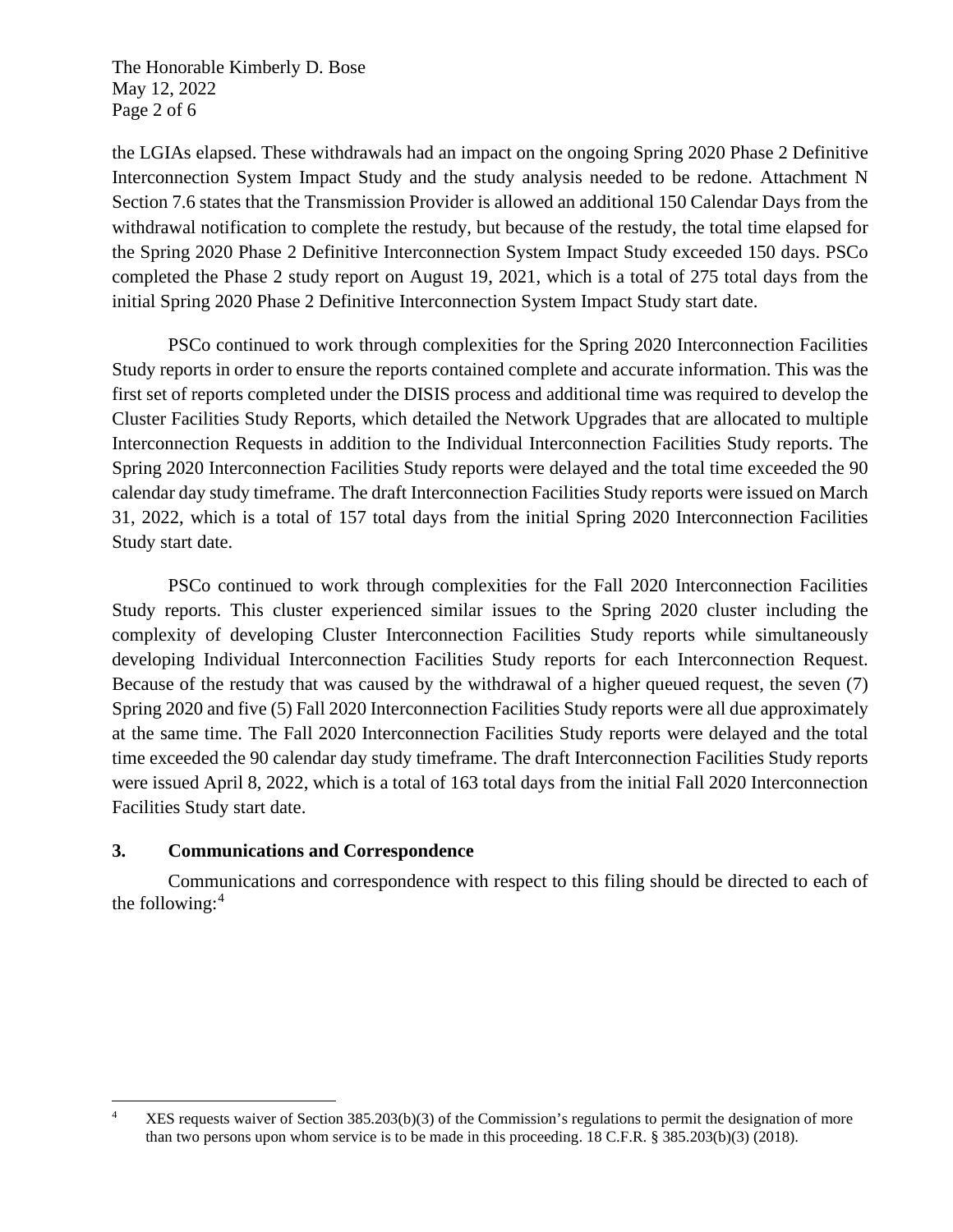The Honorable Kimberly D. Bose May 12, 2022 Page 3 of 6

Mark C. Moeller Manager, Transmission Business Relations Xcel Energy Services Inc. 414 Nicollet Mall, 414-6 Minneapolis, MN 55401 Phone: (612) 330-7663 Email: [mark.c.moeller@xcelenergy.com](mailto:mark.c.moeller@xcelenergy.com)

Timothy T. Mastrogiacomo Lead Assistant General Counsel Xcel Energy Services Inc. 701 Pennsylvania Ave. NW Suite 250 Washington, DC 20004 Phone: (202) 661-4481 Email: [tim.t.mastrogiacomo@xcelenergy.com](mailto:tim.t.mastrogiacomo@xcelenergy.com)

Connie Paoletti Manager, Transmission Planning Xcel Energy Services Inc. 1800 Larimer Street Denver, CO 80202 Phone: (303) 571-2741 Email: [connie.paoletti@xcelenergy.com](mailto:connie.paoletti@xcelenergy.com)

Liam D. Noailles Manager, Federal Regulatory Affairs Xcel Energy Services Inc. 1800 Larimer Street Denver, CO 80202 Phone: (303) 571-2794 Email: [liam.d.noailles@xcelenergy.com](mailto:liam.d.noailles@xcelenergy.com)

## **4. Conclusion**

Because this Report is for informational purposes and will not be formally noticed nor require Commission action<sup>[5](#page-2-0)</sup>, PSCo respectfully requests that the Commission accept this Report for filing and take no further action on the Report.

Respectfully submitted,

# */s/ Mark C. Moeller*

Mark C. Moeller Manager, Transmission Business Relations Xcel Energy Services Inc. On behalf of Public Service Company of Colorado

<span id="page-2-0"></span><sup>5</sup> Order No. 845, 163 FERC ¶61.043 at P 305 n.567.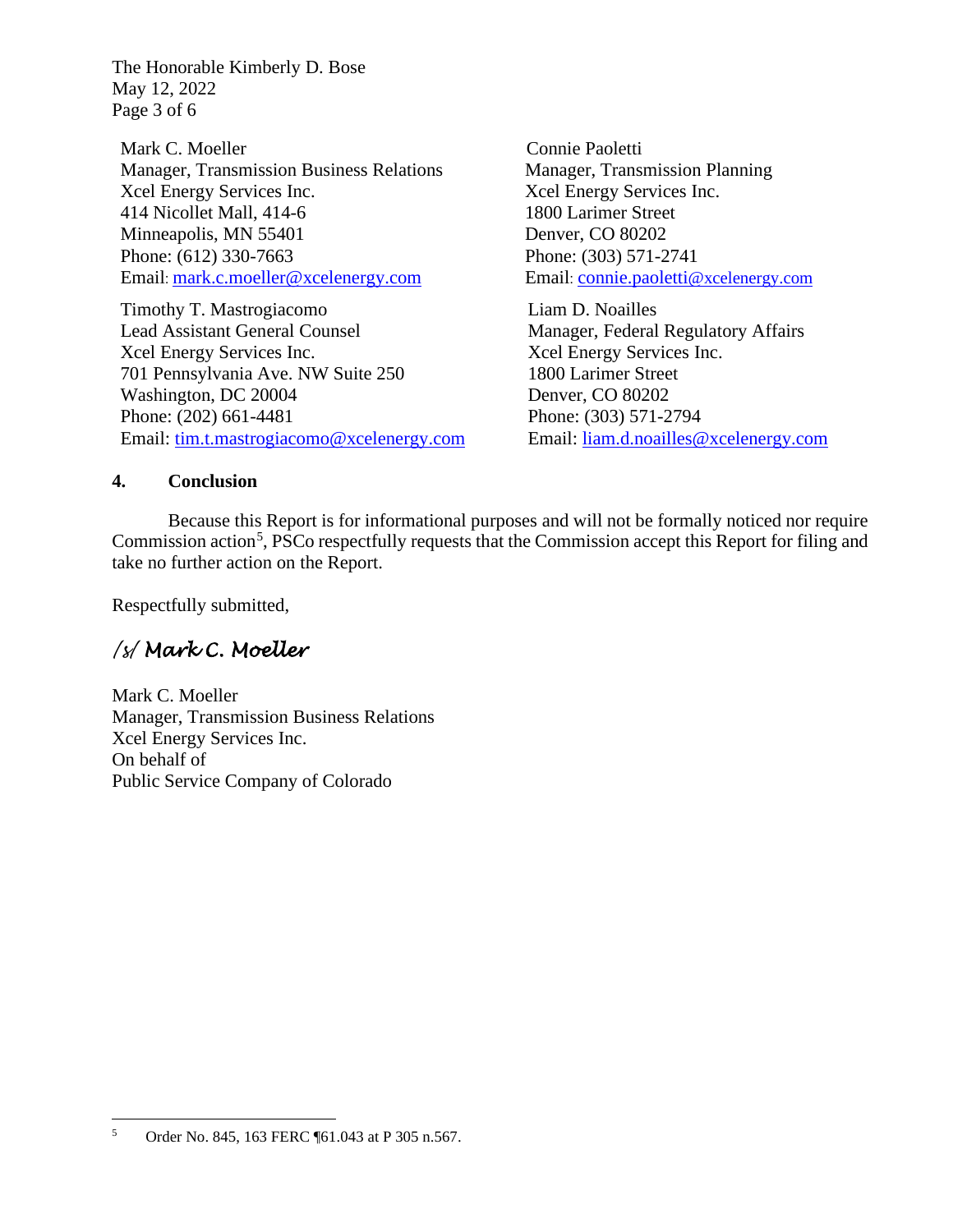## **CERTIFICATE OF SERVICE**

I, Elizabeth Walkup, hereby certify that I have this day served a notice of the enclosed filing via electronic mail on each party designated on the official Service List.

Dated at Minneapolis, Minnesota this 12<sup>th</sup> day of May, 2022

*/s/ Elizabeth Walkup* 

**Elizabeth Walkup** Xcel Energy Services Inc. 414 Nicollet Mall, 414-6 Minneapolis, MN 55401 Phone: (612) 330-6780 Email: [elizabeth.a.walkup@xcelenergy.com](mailto:elizabeth.a.walkup@xcelenergy.com)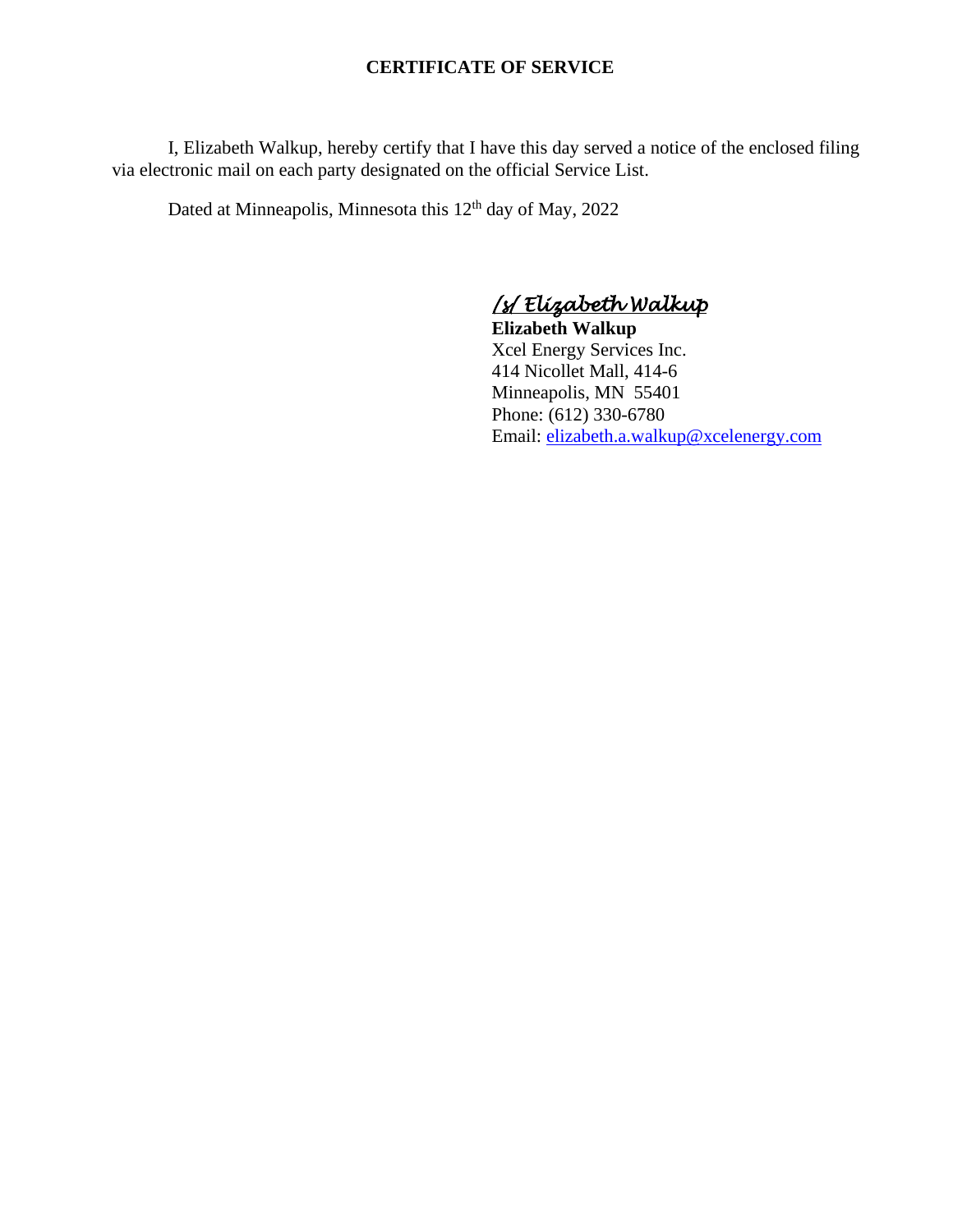

# **Interconnection Study Metrics Processing Time Exceedance Report Q1 2022**

May 12, 2022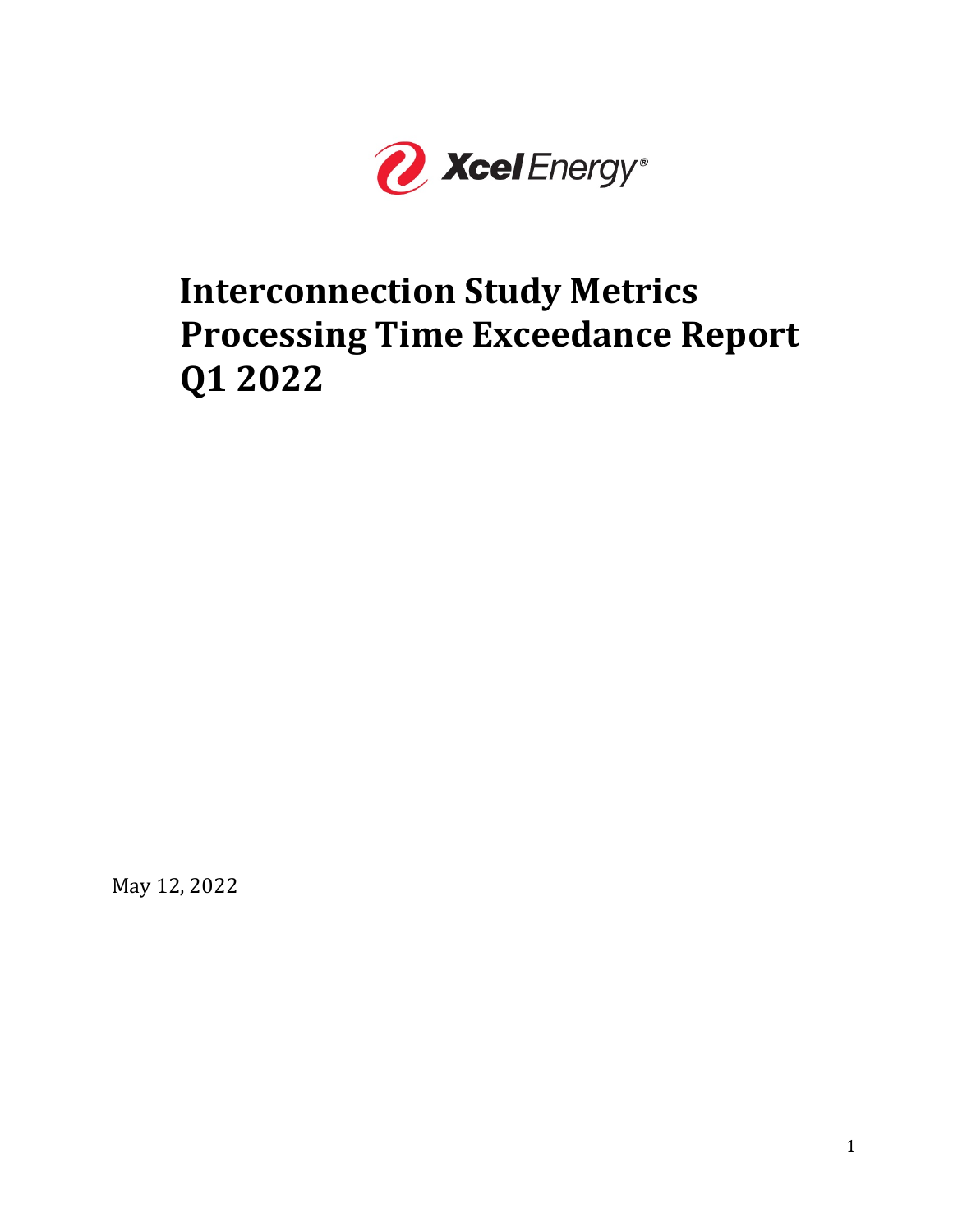# **Section 1 Metrics Report Requirements**

Section 3.5.3 of Attachment N of Xcel Energy Operating Companies ("Xcel Energy") Open Access Transmission Tariff ("OATT") requires Public Service Company of Colorado ("PSCo") to comply with specific reporting requirements when Interconnection Study timelines exceed 25% for two consecutive quarters.

Specifically, PSCo must submit a report to the Federal Energy Regulatory Commission ("the Commission") describing the reason for each study pursuant to an Interconnection Request that exceeded its deadline (i.e., 90 days, 150 days, 90 days) for completion (excluding any allowance for Reasonable Efforts). In addition, PSCo must describe any steps taken to remedy these specific issues and, if applicable, prevent such delays in the future. The report must be filed at the Commission within 45 days of the end of the calendar quarter.

# **Section 2 Study Timeline Metrics Summary**

### **Spring 2020 Cluster Phase 2 Definitive Interconnection System Impact Study (DISIS)**

As previously reported in Q3 2021 and Q4 2021, two higher queued customers with suspended executed Large Generator Interconnection Agreements ("LGIA"'s) were withdrawn in Q1 2021 because the three-year suspension term in the LGIA's elapsed. These withdrawals had an impact on the ongoing Spring 2020 Phase 2 Definitive Interconnection System Impact Study and the study analysis needed to be redone. Section 7.6 of Attachment N of the OATT, states that the Transmission Provider is allowed an additional 150 Calendar Days from the withdrawal notification to complete the restudy, but because of the restudy, the total time elapsed for the Spring 2020 Phase 2 Definitive Interconnection System Impact Study report exceeded 150 days. The Phase 2 study report was completed on August 19, 2021. The report took a total of 275 days from the initial Spring 2020 Phase 2 Definitive Interconnection System Impact Study start date.

### **Spring 2020 Cluster Interconnection Facilities Study**

PSCo continued to work through complexities for the Spring 2020 Interconnection Facilities Study reports in order to ensure the reports contained complete and accurate information. This was the first set of reports completed under the DISIS process and additional time was required to develop the Cluster Facilities Study Reports, which detailed the Network Upgrades that are allocated to multiple Interconnection Requests in addition to the Individual Interconnection Facilities Study reports. Additional time was required to verify appropriate treatment of Network Upgrade costs for expanding a substation where the expansion was required to mitigate an overloaded transmission line. Due to these issues, the Spring 2020 Interconnection Facilities Study reports were delayed and the total time exceeded the 90 calendar day study timeframe. The draft Interconnection Facilities Study reports were issued on March 31, 2022, which is a total of 157 total days from the initial Spring 2020 Interconnection Facilities Study start date.